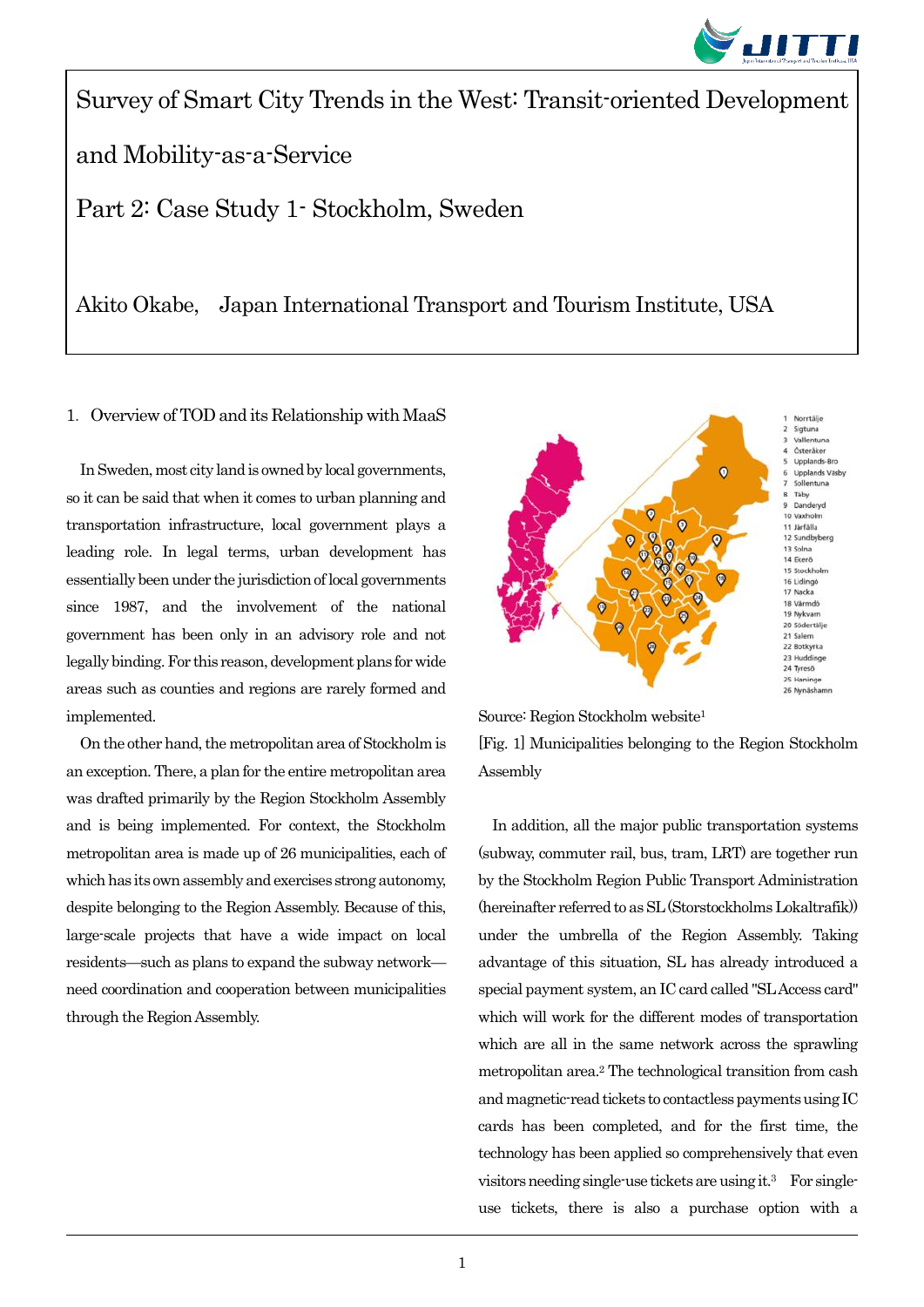

smartphone app, and users can enter by showing the screen display to the driver or station staff, or in some cases, simply by holding the screen up to the smartphone readers equipped at the subway/railway stations and some buses.<sup>4</sup> In addition to credit cards, if you are a Swedish resident, you can choose to pay automatically from your bank account.

In this way, Stockholm has a foundation in which urban functionality has been centered on public transportation even before terms such as TOD and MaaS emerged. Furthermore, in recent years, the Region Assembly has gained international recognition for its achievement of forming a city while staying consistent with its vision of an environmentally-friendly and sustainable city centered on the use of public transportation operated by SL. In particular, by connecting cities with public transportation and other mobility services, the regulations mandating the number of parking spots in housing developments will be mitigated, motivating developers and encouraging active development.<sup>5</sup> It can be said that the method of "flexible and green parking permits" was innovative. <sup>6</sup> In addition, when the city starts developing land owned by the city, there is a joint governance system in which the city entrusts the operation to the private sector by inviting the participation of many private developers and allowing them to freely come up with ideas and implement them. This also applies to the operation of public transportation: SL outsources the operation of almost all transportation to other companies, and there aren't any transportation modes it operates on its own.

However, with regard to MaaS, SL—which has advanced initiatives like integrated payment systems—at the end of the day is a public institution under the Region Assembly, and there is no indication that it will involve other service providers to form and lead MaaS. (The idea is to have the emerging services introduced and operated by startup companies connect to their own transportation systems, which will lead to an increase in the number of passengers and fare revenue). Instead, international and start-up companies from all over the world, attracted by the relatively flexible regulatory system and the great adaptability of emerging technologies, are competing to

Ξ

take the lead as a mobility platform. Examples include the car-sharing service "Volvo Mobility," operated by the German automobile company Volvo, and "Aimo," introduced by the Sumitomo Corporation of Japan.

Currently, in the Stockholm metropolitan area, the subscription-type MaaS service UbiGo, which was developed with the support of the national government and the EU, is being used as a MaaS. The city of Stockholm, the public transportation network SL, as well as private car rental, carpooling, car sharing and bike sharing operators are all taking part in this. Especially for SL, there is an intention to increase the number of users by participating in UbiGo, and the results are beginning to appear: onethird of UbiGo users answered that they started using public transportation more than they did before.<sup>7</sup>

The results of UbiGo (which started being used in 2019) from the initial pilot project to its introduction show that, at least in the Stockholm metropolitan area, the existing TOD is evolving as a transportation hub by incorporating emerging technologies and services developed and introduced for the realization of MaaS and compensating for its own shortcomings. For example, since the phase of the pilot project, when service was provided by UbiGo, the above-mentioned measures to ease the regulation on the number of parking spots (flexible and green parking permits) were applied, and the regulation on land use and city planning was also applied, reflecting the existence of MaaS.

# 2. History and Background of TOD at the National and Local Level

Over the past 50 years, Stockholm has strategically promoted urban planning in the Greater Stockholm region and developed a radial rail and transportation system that extends from the city center to the suburbs, reducing the number of commuters and residents dependent on cars. In the past, satellite cities called "Strings of Pearls" have been developed along the axes of these transportation networks. The recent re-evaluation of TOD in Sweden is linked to the idea of environmental city development, which is partly due to the promotion of development called Green TOD.8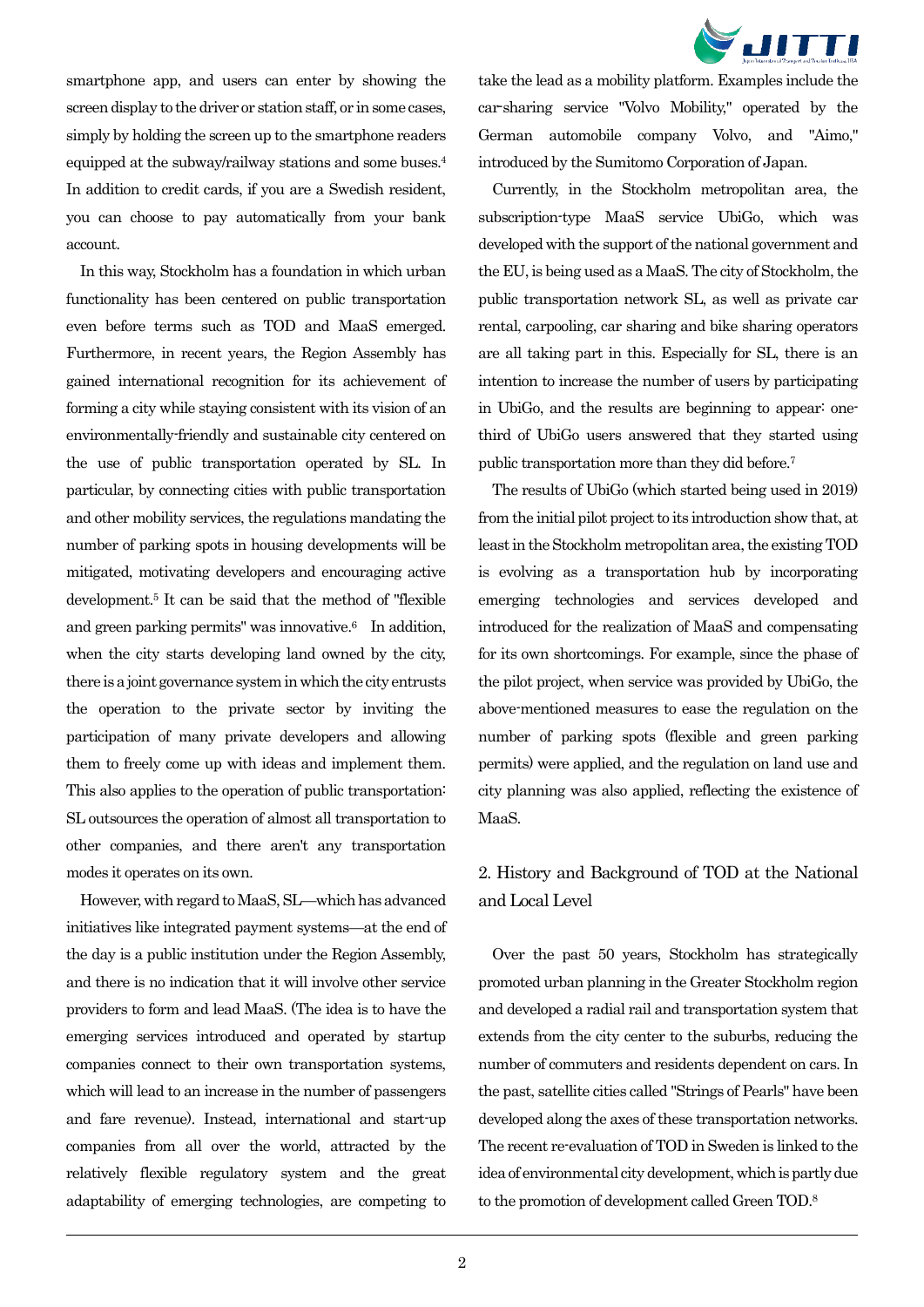

Stockholm was also awarded the first European Green Capital Award for by the European Commission in 2010. Prior to this award, the 2005 plan for reducing emissions aimed to reduce per capita gas emissions from the European average of 10 tons, to 3 tons by 2015. They sought to do this by taking various measures for urban environments, starting with traffic, and other measures such as waste disposal and eco-friendly construction. In particular, the city is making efforts to improve the convenience and attractiveness of public transportation, and the utilization rate of public transportation in Stockholm is nearly double that of it in Berlin and London. In addition, its carbon emissions are the lowest when compared to other cities where railways are well developed, such as New York and Tokyo.

Satellite cities such as Vällingby<sup>9</sup> and Kista<sup>10</sup> were developed as suburban grasslands from the 1950s to 1980s and were the first-generation TODs in Stockholm.However, in recent years, TOD has been done in abandoned industrial areas (brownfields) near the city center, and Hammarby Sjöstad(hereinafter referred to as Hammarby), which will be introduced in the following sections, is among them. Hammarby, which began construction in 1994 and gradually opened in 2004, has attracted worldwide attention as a sustainable development project. New development projects are still underway, reflecting the success and lessons learned from the project.

## 3. Example of Exemplary TOD: Hammarby Sjöstad

This section will feature the Hammarby Sjöstad district, located in the southeastern part of Sweden's capital, Stockholm, as a good example of attracting MaaS. The district has adopted TOD with an emphasis on Green Urbanism and is regarded as a successful example of an environmental city. It has a thorough urban circulatory environment system with water purification, waste treatment, and eco-power generation in the district. It has also received attention as an example of significantly reducing both car usage and carbon dioxide emissions.

In addition, the Hammarby Sjöstad area was selected as the first place to introduce UbiGo ahead of any other area

Ξ

in the city, and the eyes of those responsible for the introduction and operation of MaaS are focused on public transportation. It can be said that this is an example of an attractive TOD with both a residential and commercial concentration.

Green Urbanism, which aims at creating a sustainable society in harmony with nature, has been gaining popularity mainly in Europe and North America in recent years as a concept for creating a compact city that incorporates countermeasures to climate change.<sup>11</sup> The movement leading to Green Urbanism, which incorporates the coexistence of the elements of nature and reducing waste and greenhouse gases into urban development, has been supported since the 1990s concept of a sustainable society, with terms like "Ecological City" and "Green City." In recent years, Green Urbanism, which has been favored in Europe, has been a comprehensive city planning concept that is focusing more on climate change countermeasures, as well as landscapes and sidewalks that incorporate nature for the overall health of humans (well-being). Many of the communities that have been promoting Green Urbanism in recent years have set the goal of becoming carbon neutral.

In addition to this, Green TOD regards transportation as a more effective means of dealing with energy and environmental problems, and integrates the abovementioned Green Urbanism and the concept of TOD, thus making a stronger TOD for environmental concerns.12The efforts of Green TOD include: increasing the development density to promote the use of transportation, saving the cost of heating and cooling, promoting transportation other than gasoline vehicles, and converting mixed land and parking lots with poor drainage into community gardens. Examples of Green TODs have been found in urban renewal projects in Sweden, Germany and Australia, and the implementation of Green TODs can reduce carbon dioxide emissions by 35% compared to conventional development.

[Fig. 2] Green Urbanism and Green TOD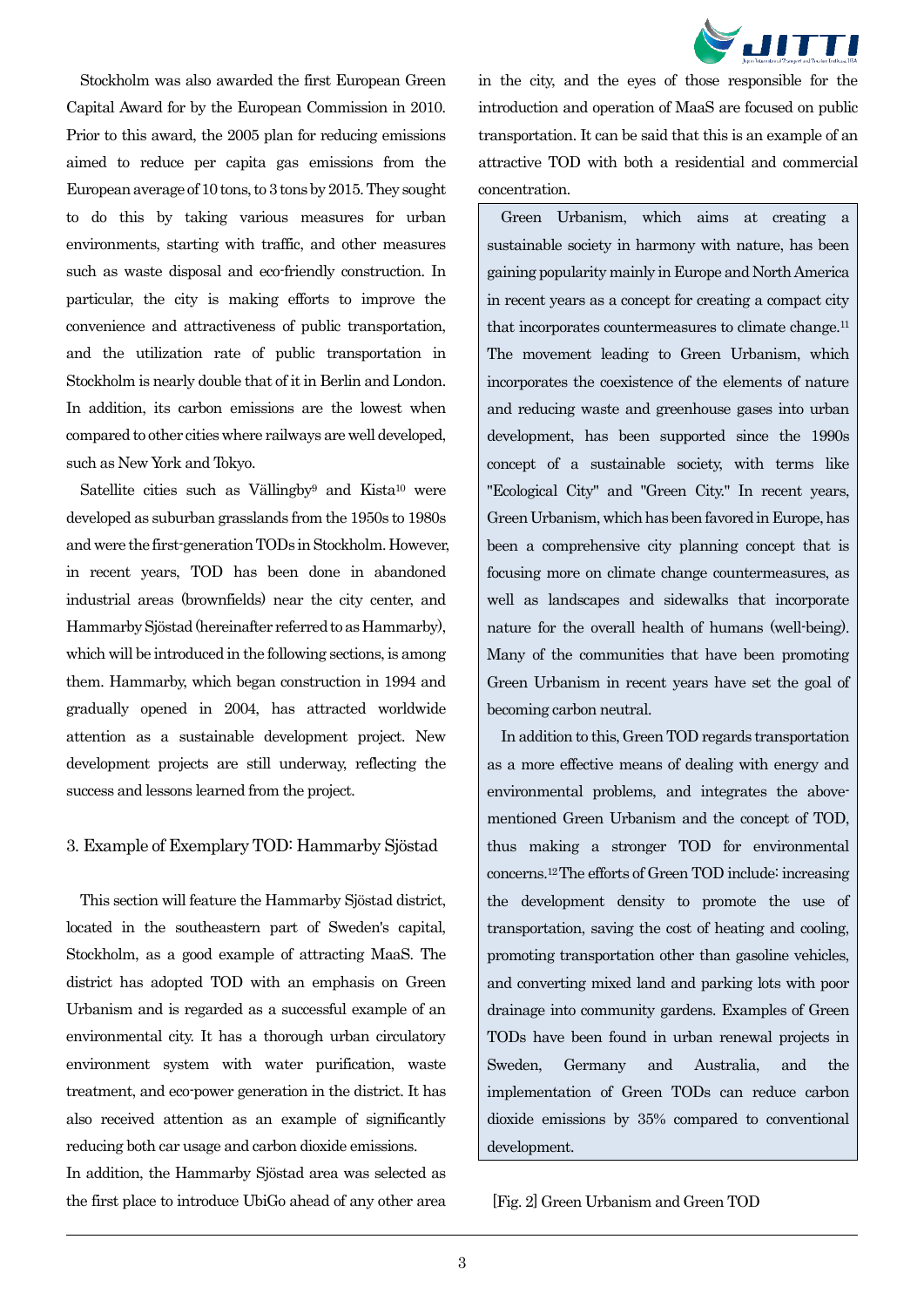

#### 3.1. Project Background

Hammarby, (Lake Town), is located about 3 kilometers southeast of central Stockholm and was the site of an industrial and military barracks. In the early 1990s, when the city of Stockholm was planning to host the 2004 Summer Olympics, the theme was "environment", so it was decided to set up an Olympic Village with environmentally friendly housing in Hammarby. Ultimately, the city was not selected as the venue for the Olympics, but the city decided to go ahead with Hammarby's development site of 200hectare (of which 50ha is an aquatic environment such as lakes and marshes) as an eco-new town.<sup>13</sup>

Hammarby is the largest urban redevelopment project in Stockholm, with 12,000 homes in 12 development areas, and about 20,000 inhabitants—35,000 if you include commuters. The construction started in 1994 and was divided into two parts.Starting in 2014, it opened in stages, and the main construction of the second phase was completed by 2016.<sup>14</sup>



Source: Stockholm City Planning Administration (Red is residential/commercial multipurpose architecture. Light blue is lake and other aquatic environment) [Fig. 3] Development Map of Hammarby Sjöstad

#### 3.2. Hammarby's Environmental Development Goals

Ξ

The overall goal for Hammarby development was to make it an excellent urban area by cutting energy consumption in half, and reducing the environmental impact compared to conventional urban development. Other pillars of the development vision include the improvement of the environment of the development site—which was an abandoned industrial area (brownfield), the promotion of public transportation, the promotion of recycling, the reduction of waste, and the reduction of water and energy consumption.

Hammarby's development goals strongly reflect the UN's "Agenda 21 Human Settlement Objective 7.5" philosophy adopted at the 1992 United Nations Global Summit. This is because the city of Stockholm obtained part of Hammarby's development funding from the Local Investment Program (LIP), which is a subsidy from the national government for local governments to promote sustainable environmental city development. As Sweden has adopted the United Nations' Sustainable Development Goals (and the Sustainable Development Goals adopted by the EU in response) at the national level, an obligatory condition for receiving LIP grants is that there be an element of "sustainability/environmental city" reflected in development.

The Swedish government has set strategic goals in the following areas related to the environment, society, economy, welfare, etc. in order to realize "sustainability" through the development of residential communities.

- Future
- Limitations on climate change
- Population and public health
- Social cohesion
- Welfare and security
- Employment
- Economic growth and competitiveness
- Community development

In order to achieve these goals, Hammarby has adopted New Urbanism (promotion of community awareness, human scale, etc.), TOD (high-density development, promotion of public transportation, etc.) and Smart Growth (sprawl suppression, nature protection), to apply the urban development theory on which the development plan is based.

Large-scale developments need to meet different types of goals, including practical ones such as durability, energy